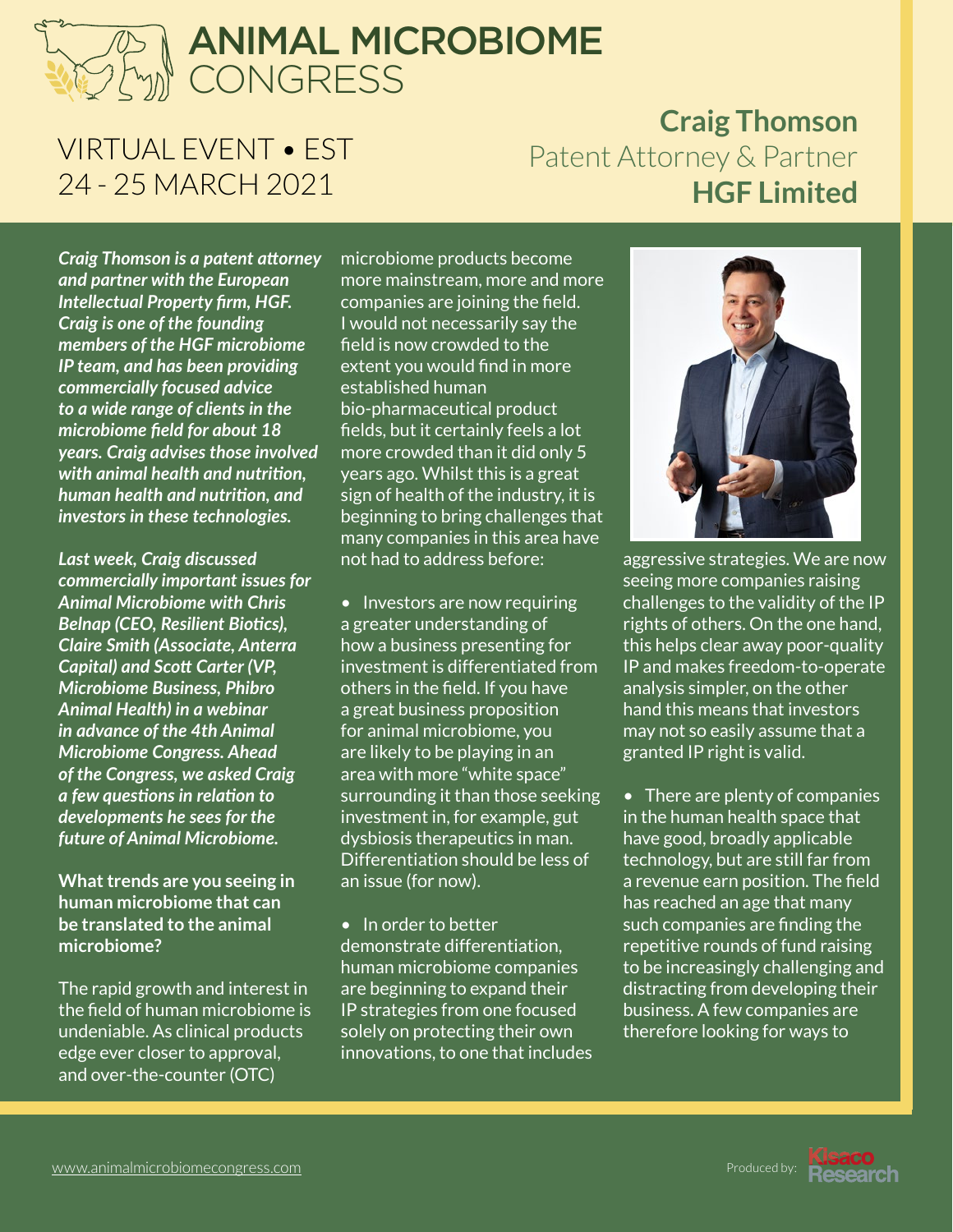

VIRTUAL EVENT • EST 24 - 25 MARCH 2021

CONGRESS product development and animal generate direct income from their technology now, whilst continuing in parallel down the longer track required to develop human therapeutics. Common directions being looked at are developing CRO arms, OTC microbiome product development.

#### **What are the most interesting commercial opportunities in animal microbiome?**

Following on from my comments above, one opportunity surely must be in collaborating with companies innovating in human health. Many such companies have well developed technologies, with IP rights that are not restricted to use in the human. However, such companies generally have no experience, and likely knowledge, of the commercial and technical difficulties in applying and exploiting microbiome technologies in the animal space.

For me, the clearest commercial opportunities lie in the work that has shown that the manipulation of microbiome can influence efficacy of some established therapeutics, or direct metabolism of such therapeutics, down a path that is associated with less side effects. This work has the potential to enhance the standard of care for a treatment that is already established and demonstrated to have clear value. If you can align your

ANIMAL MICROBIOME the near future, then identifying microbiome technology with the ability to enhance a highly profitable therapeutic, particularly if exclusivity for sale of that therapeutic is likely to end in a market, a partner and the financial value of your technology is perhaps easer than other developments.

 $\alpha$ 

my comments<br>unity surely **the be relatively**<br>intiaculity rating with **the congress of the CONGRES**<br>ting in human **worthless without** IP alone can a robust IP strategy that... underpins the business you are driving.

 $\mathbf{v}$ 

#### **What is your advice for start-ups in the industry?**

I am best placed to advise on Intellectual Property matters. Accordingly, my advice to any start-up when it comes to Intellectual Property Rights (IPR) is as follows.

IPRS are one of the range of tools available to businesses in the microbiome field for optimising a return on investment in R&D and in reputational growth. Like any tool, they can only optimise

the benefit to your business if you have a commercially relevant strategy for employing the correct choice of available IPR tools in the correct manner within the context of your business.

An IPR strategy aims, by the strategic selection of IPRs, to build an "exclusivity cloud" that defines a space in the market that corresponds to at least the commercial focus of your business and one that is difficult for others to enter. When achieved, this can enable you to enhance your profit margin from sale of goods or services and thereby recoup on investment in R&D, whilst at the same time securing your ability to compete effectively in the market based on the provision of a unique beneficial offering to that market.

Clearly, therefore, the correct application of IPRs as a business tool can assist in attracting investment to your business and in increasing the net value of that business. When such tools are not chosen in a strategic way, or simply "left in the shed" without being used, they can represent a significant drain on resources that can likely be put to better use elsewhere.

In short, IP alone can be relatively worthless without a robust IP strategy that appropriately underpins the business you are driving.